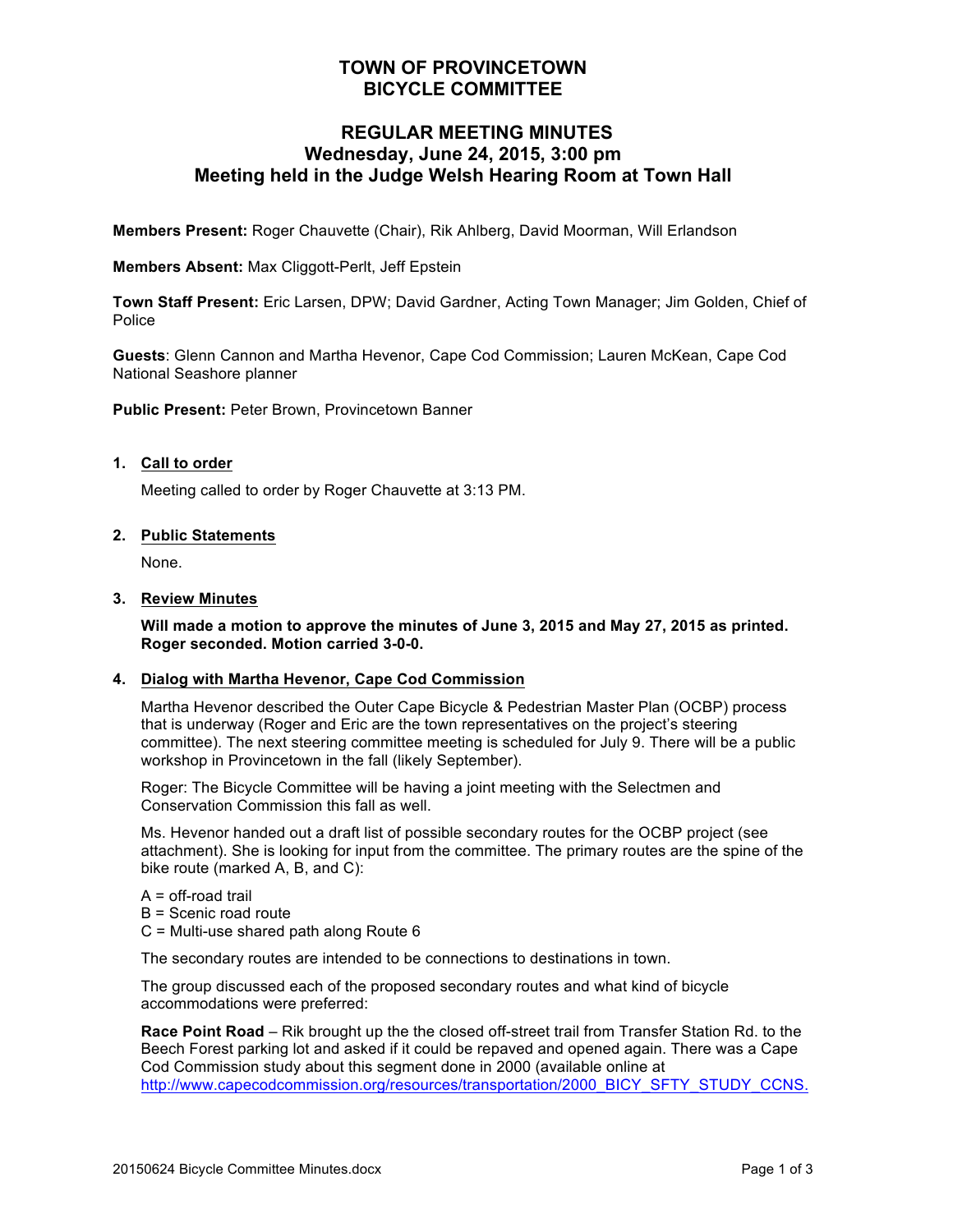# **TOWN OF PROVINCETOWN BICYCLE COMMITTEE**

pdf). Ms. McKean said there had been some confusion over ownership of land at Transfer Station Rd. but that had been cleared up.

**Shank Painter Road** - Start with "share the road" (signage and sharrows), add bike lanes, working toward a "complete street" with sidewalks and bike lanes.

**Bradford Street** - Roger: climbing lanes up the hills and then "share the road" on the downhills.

**Moors Road (Province Lands Road)** - Rotary to Bradford St Ext. - 4' shoulders, discussed old grant submission to install bike lanes that was not funded. (This is a state road and would be a MassDOT project.)

#### **Commercial Street** - share the road

There was additional discussion of options for the primary route into town.

#### **5. Update on draft of MassBike report**

Tabled for a future meeting.

#### **6. Education/Safety – Chief of Police**

Discussion of bicycle safety with Police Chief Jim Golden. Golden stated that he prefers education over enforcement. Commercial St. will be closed to cars in July and August on every Friday and Saturday from 7 PM to 1 AM.

## **7. Bike signs for trees**

Discussed installing small signs on the street trees in town indicating "no bikes". David Gardner said he found a sign that works for him and asked if we could fund the purchase. He would need about a dozen signs.

**Rik made a motion to fund up to \$500 toward "no bikes" signs for street trees in town. Will seconded. Motion carried 3-0-0.**

#### **8. Bike racks update**

Brief discussion of installing one of the small wave bike racks (which were removed from Johnson St. and Alden St. parking lots in the spring) for Maushope and interest from businesses for the matching grant program.

Rik presented a design for stickers with a QR code and URL for the Google bike rack map that could be placed on town bike racks.

## **9. New business**

David Gardner suggested that the committee investigate participating in the Tour Guide Appreciation Day held the last week of October by the Tourism Office. Roger volunteered to reach out to the Tourism Office and see if he can get get on the agenda to talk about bike and pedestrian safety.

#### **10. Next meetings**

Next meetings will be on July 8 and July 22.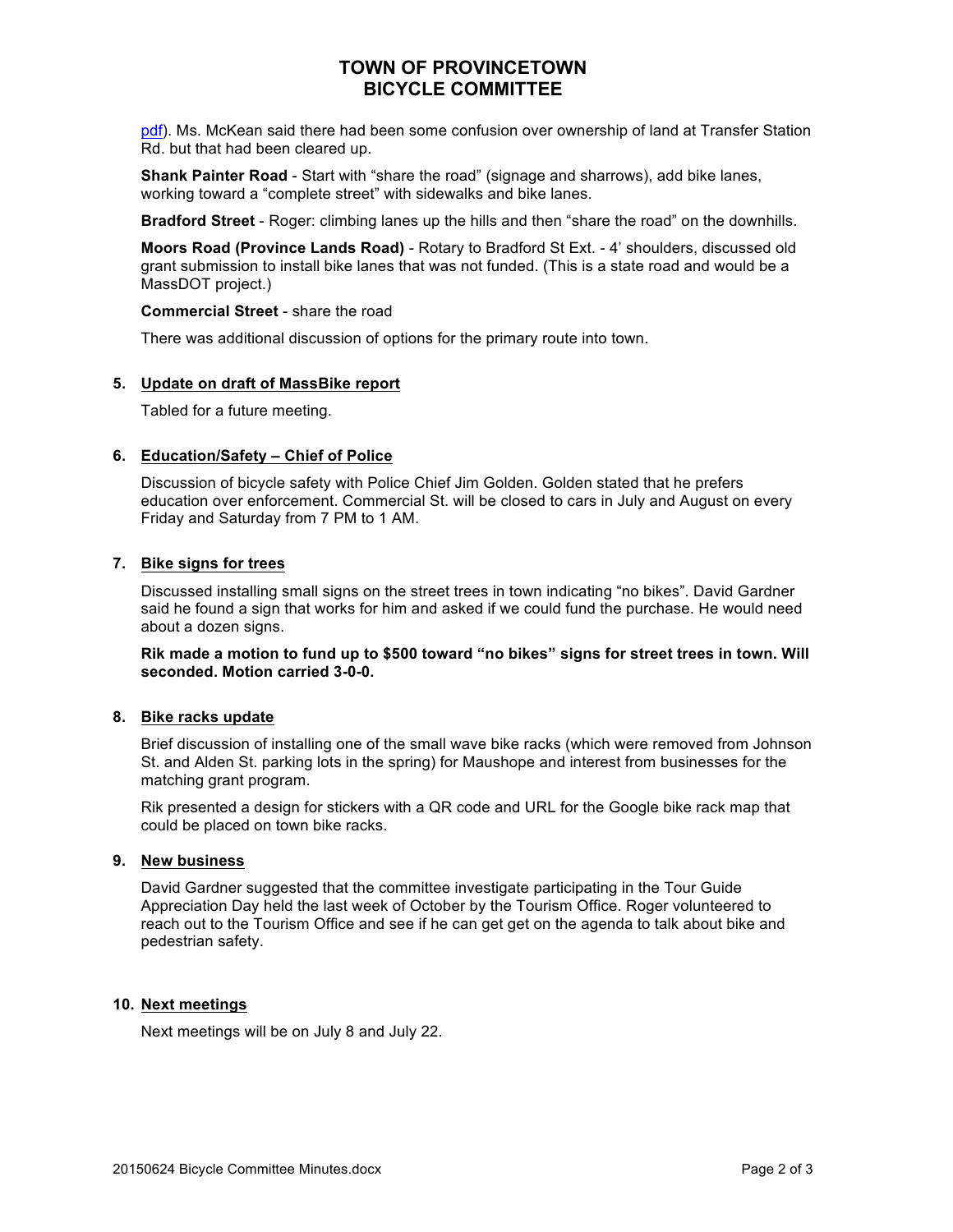# **TOWN OF PROVINCETOWN BICYCLE COMMITTEE**

## **11. Closing committee member statements**

Rik mentioned that he was interviewed for an article in the Provincetown Banner this week about "complete streets" that everyone should look for.

## **12. Adjourn**

Will moved to adjourn at 5:14 PM.

Respectfully submitted, Rik Ahlberg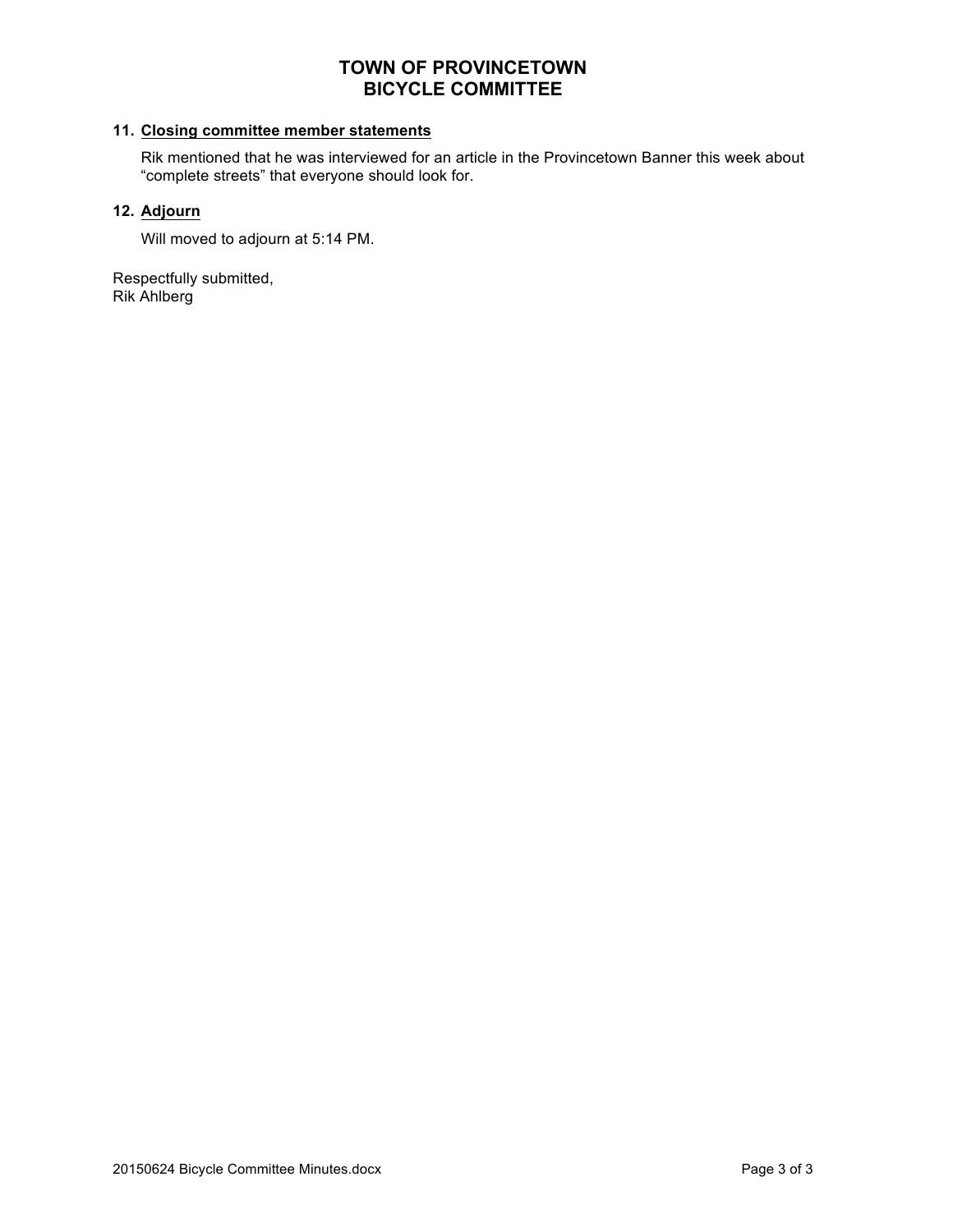# Potential Secondary Routes Draft for Discussion 6/24/15

| Segmen<br>t ID | <b>Road or Trail</b><br>Name           | Location<br>(south-north)                                      | Route<br>Length | Suggested<br>Accommodation | Road/Land<br>Owner(s)   | Length inside<br><b>NPS boundary</b> | <b>Additional Description</b>                                                        |
|----------------|----------------------------------------|----------------------------------------------------------------|-----------------|----------------------------|-------------------------|--------------------------------------|--------------------------------------------------------------------------------------|
|                |                                        |                                                                |                 |                            | <b>PROVINCETOWN</b>     |                                      |                                                                                      |
| $P - A$        | Race Point<br>Road                     | Beech Forest-<br>Route 6                                       | 0.52 mile       | $4$ – foot shoulders       | NPS,<br>MassDOT         | 0.22 mile                            | (Conwell St north of Cemetery Road is included in<br>segment PW-4.)<br>sendi ashema. |
| $P-B$          | <b>Shank Painter</b><br>Road           | <b>Bradford Street</b><br>$-$ Route 6                          | 0.53 mile       | 4' shoulders               | Town of<br>Provincetown |                                      | Weel/Top Print<br>di Sansa                                                           |
| PE-5           | <b>Bradford</b><br>Street              | Commercial<br>Street split to<br><b>Conwell Street</b>         | $1.15$ miles    | Share the road             | Town of<br>Provincetown | HE S                                 | <b>SVGJ SPUGAL</b><br>2010/09/2012                                                   |
| P-C            | Moors Road<br>(Provinceland<br>s Road) | Commercial<br>Street to<br><b>Bradford Street</b><br>extension | 0.22            | 4' shoulders               | MassDOT                 |                                      |                                                                                      |
| $PW-1$         | Commercial<br>Street                   | Standish Street<br>- west end<br>rotary                        | 1.2 miles       | Share the road             | Town of<br>Provincetown |                                      |                                                                                      |
| $PW-2$         | <b>Bradford</b><br>Street              | Conwell Street<br>- Moors Road                                 | 1.35            | Share the road             | Town of<br>Provincetown |                                      | Bike lane proposal rejected in 2013 - share the road<br>instead?                     |